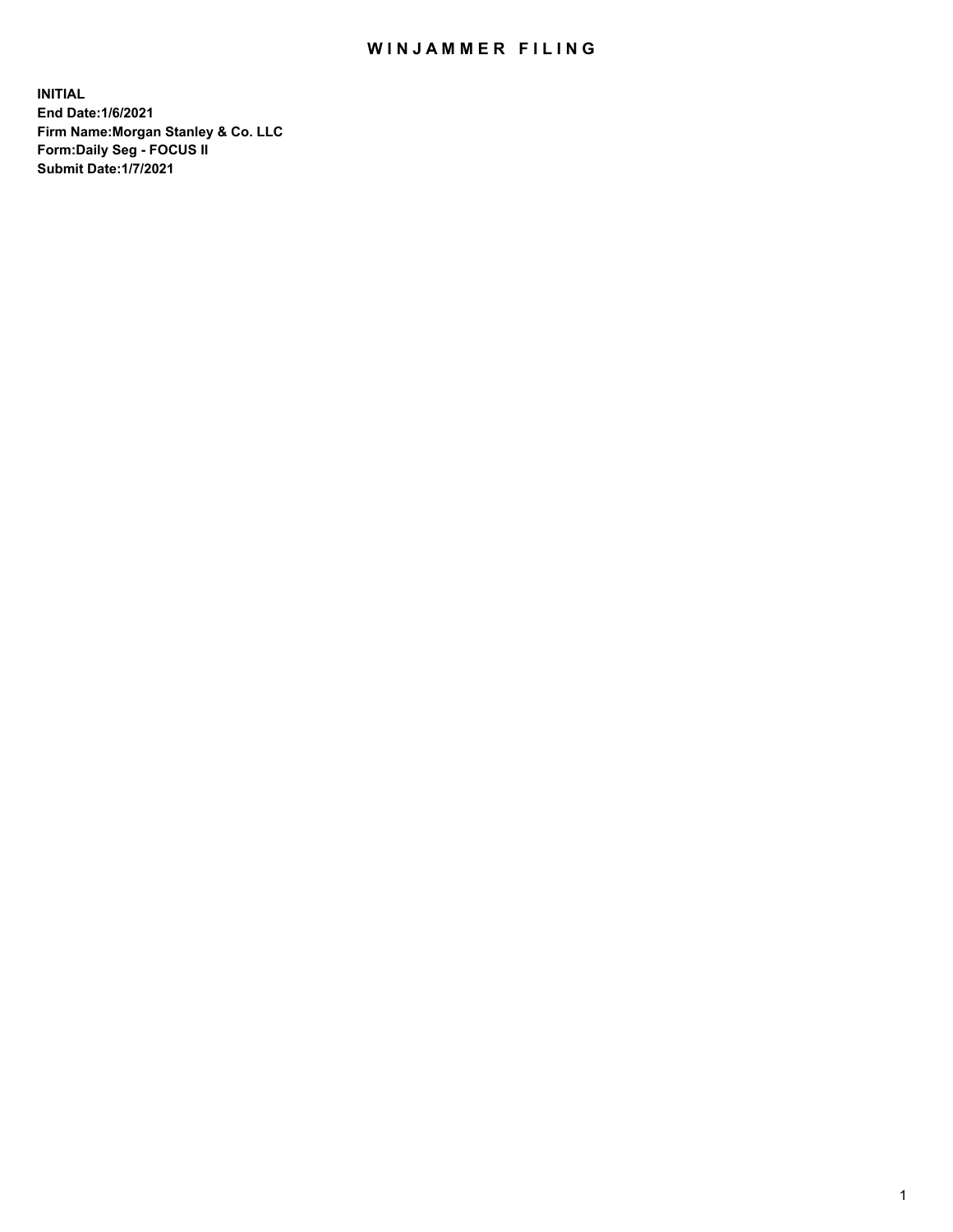**INITIAL End Date:1/6/2021 Firm Name:Morgan Stanley & Co. LLC Form:Daily Seg - FOCUS II Submit Date:1/7/2021 Daily Segregation - Cover Page**

| Name of Company                                                                   | Morgan Stanley & Co. LLC     |
|-----------------------------------------------------------------------------------|------------------------------|
| <b>Contact Name</b>                                                               | <b>Ikram Shah</b>            |
| <b>Contact Phone Number</b>                                                       | 212-276-0963                 |
| <b>Contact Email Address</b>                                                      | Ikram.shah@morganstanley.com |
| FCM's Customer Segregated Funds Residual Interest Target (choose one):            |                              |
| a. Minimum dollar amount: ; or                                                    | 235,000,000                  |
| b. Minimum percentage of customer segregated funds required:% ; or                | <u>0</u>                     |
| c. Dollar amount range between: and; or                                           | 0 Q                          |
| d. Percentage range of customer segregated funds required between:% and%.         | 0 Q                          |
| FCM's Customer Secured Amount Funds Residual Interest Target (choose one):        |                              |
| a. Minimum dollar amount: ; or                                                    | 140,000,000                  |
| b. Minimum percentage of customer secured funds required:%; or                    | <u>0</u>                     |
| c. Dollar amount range between: and; or                                           | <u>0 0</u>                   |
| d. Percentage range of customer secured funds required between:% and%.            | 0 Q                          |
| FCM's Cleared Swaps Customer Collateral Residual Interest Target (choose one):    |                              |
| a. Minimum dollar amount: ; or                                                    | 92,000,000                   |
| b. Minimum percentage of cleared swaps customer collateral required:% ; or        | <u>0</u>                     |
| c. Dollar amount range between: and; or                                           | 0 <sup>0</sup>               |
| d. Percentage range of cleared swaps customer collateral required between:% and%. | 0 <sub>0</sub>               |

Attach supporting documents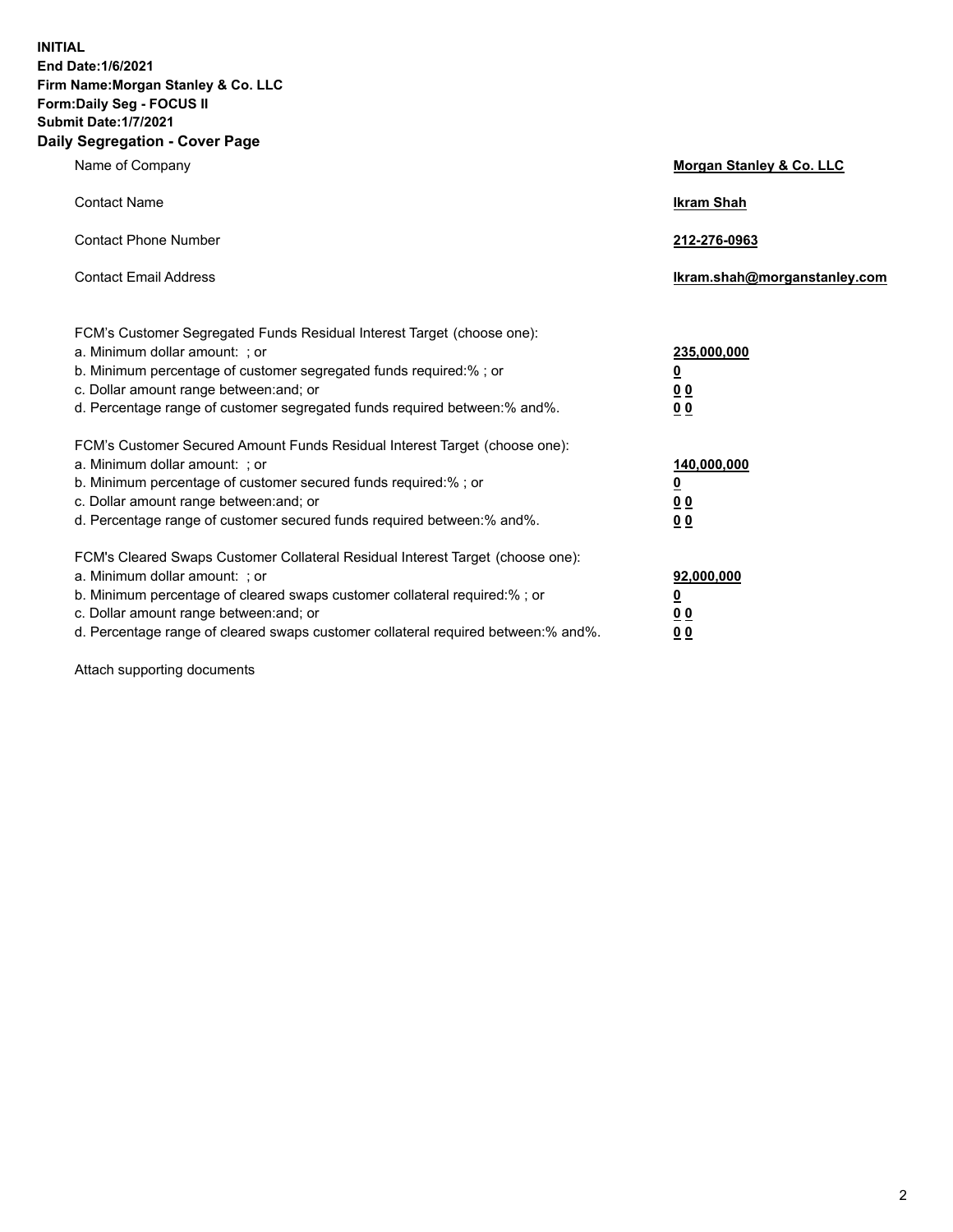## **INITIAL End Date:1/6/2021 Firm Name:Morgan Stanley & Co. LLC Form:Daily Seg - FOCUS II Submit Date:1/7/2021 Daily Segregation - Secured Amounts** Foreign Futures and Foreign Options Secured Amounts Amount required to be set aside pursuant to law, rule or regulation of a foreign government or a rule of a self-regulatory organization authorized thereunder 1. Net ledger balance - Foreign Futures and Foreign Option Trading - All Customers A. Cash **4,276,955,708** [7315] B. Securities (at market) **2,246,596,123** [7317] 2. Net unrealized profit (loss) in open futures contracts traded on a foreign board of trade **851,452,650** [7325] 3. Exchange traded options a. Market value of open option contracts purchased on a foreign board of trade **16,212,300** [7335] b. Market value of open contracts granted (sold) on a foreign board of trade **-15,020,501** [7337] 4. Net equity (deficit) (add lines 1. 2. and 3.) **7,376,196,280** [7345] 5. Account liquidating to a deficit and account with a debit balances - gross amount **107,605,919** [7351] Less: amount offset by customer owned securities **-106,865,501** [7352] **740,418** [7354] 6. Amount required to be set aside as the secured amount - Net Liquidating Equity Method (add lines 4 and 5) 7. Greater of amount required to be set aside pursuant to foreign jurisdiction (above) or line 6. FUNDS DEPOSITED IN SEPARATE REGULATION 30.7 ACCOUNTS 1. Cash in banks A. Banks located in the United States **952,522,777** [7500] B. Other banks qualified under Regulation 30.7 **628,186,072** [7520] **1,580,708,849** 2. Securities A. In safekeeping with banks located in the United States **245,430,240** [7540] B. In safekeeping with other banks qualified under Regulation 30.7 **22,908,074** [7560] **268,338,314** 3. Equities with registered futures commission merchants A. Cash **22,856,519** [7580] B. Securities **0** [7590] C. Unrealized gain (loss) on open futures contracts **679,604** [7600] D. Value of long option contracts **0** [7610] E. Value of short option contracts **0** [7615] **23,536,123** [7620] 4. Amounts held by clearing organizations of foreign boards of trade A. Cash **0** [7640] B. Securities **0** [7650] C. Amount due to (from) clearing organization - daily variation **0** [7660] D. Value of long option contracts **0** [7670] E. Value of short option contracts **0** [7675] **0** [7680] 5. Amounts held by members of foreign boards of trade A. Cash **2,942,022,726** [7700] B. Securities **1,978,257,809** [7710] C. Unrealized gain (loss) on open futures contracts **850,773,045** [7720] D. Value of long option contracts **16,212,300** [7730] E. Value of short option contracts **-15,020,501** [7735] **5,772,245,379** 6. Amounts with other depositories designated by a foreign board of trade **0** [7760] 7. Segregated funds on hand **0** [7765] 8. Total funds in separate section 30.7 accounts **7,644,828,665** [7770]

- 9. Excess (deficiency) Set Aside for Secured Amount (subtract line 7 Secured Statement Page 1 from Line 8)
- 10. Management Target Amount for Excess funds in separate section 30.7 accounts **140,000,000** [7780]
- 11. Excess (deficiency) funds in separate 30.7 accounts over (under) Management Target **127,891,967** [7785]

**0** [7305]

**7,376,936,698** [7355]

## **7,376,936,698** [7360]

[7530]

[7570]

[7740] **267,891,967** [7380]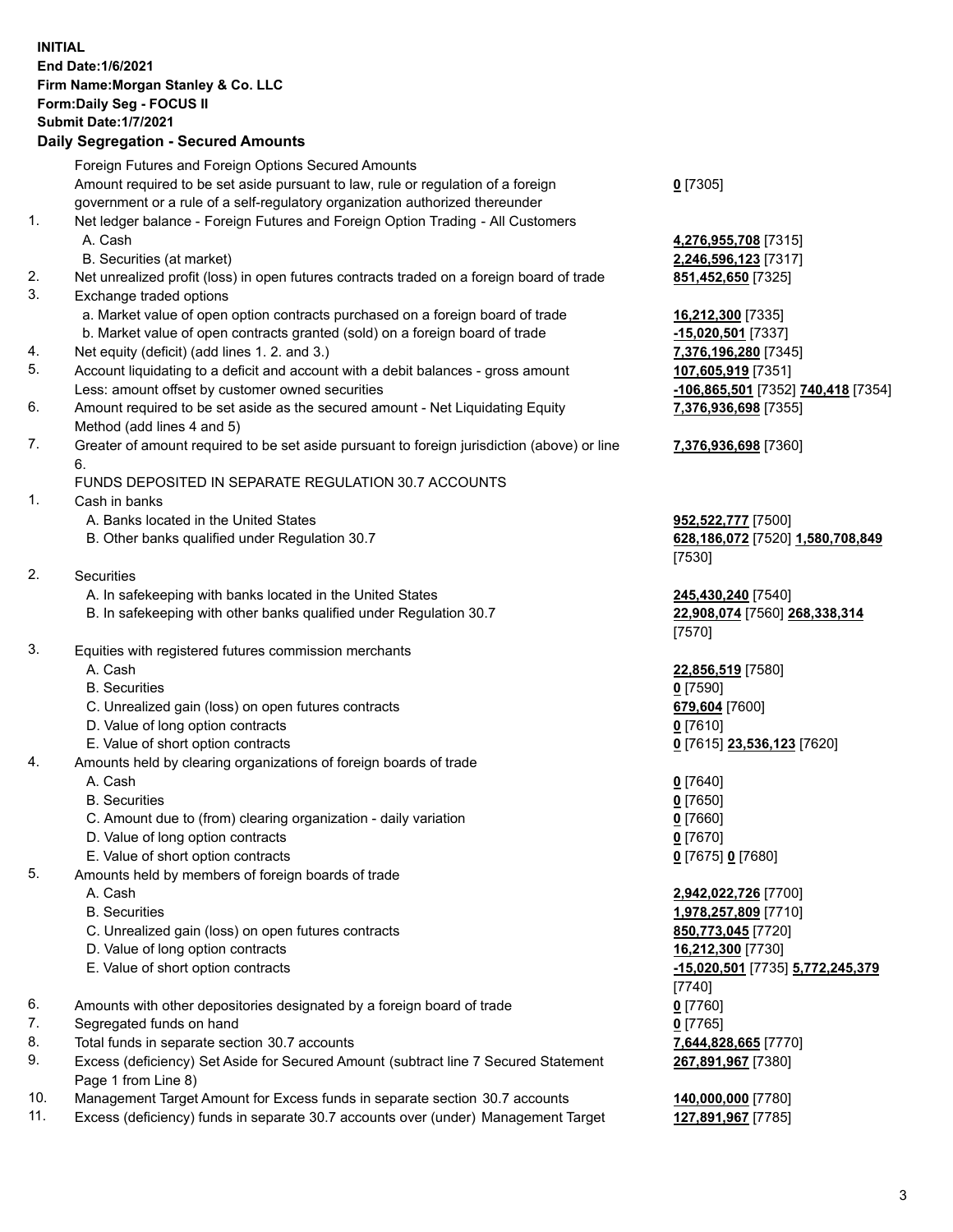**INITIAL End Date:1/6/2021 Firm Name:Morgan Stanley & Co. LLC Form:Daily Seg - FOCUS II Submit Date:1/7/2021 Daily Segregation - Segregation Statement** SEGREGATION REQUIREMENTS(Section 4d(2) of the CEAct) 1. Net ledger balance A. Cash **14,519,486,466** [7010] B. Securities (at market) **8,097,524,934** [7020] 2. Net unrealized profit (loss) in open futures contracts traded on a contract market **2,031,982,227** [7030] 3. Exchange traded options A. Add market value of open option contracts purchased on a contract market **572,025,990** [7032] B. Deduct market value of open option contracts granted (sold) on a contract market **-452,682,110** [7033] 4. Net equity (deficit) (add lines 1, 2 and 3) **24,768,337,507** [7040] 5. Accounts liquidating to a deficit and accounts with debit balances - gross amount **992,228,511** [7045] Less: amount offset by customer securities **-986,055,825** [7047] **6,172,686** [7050] 6. Amount required to be segregated (add lines 4 and 5) **24,774,510,193** [7060] FUNDS IN SEGREGATED ACCOUNTS 7. Deposited in segregated funds bank accounts A. Cash **4,090,097,464** [7070] B. Securities representing investments of customers' funds (at market) **0** [7080] C. Securities held for particular customers or option customers in lieu of cash (at market) **965,195,901** [7090] 8. Margins on deposit with derivatives clearing organizations of contract markets A. Cash **13,177,130,450** [7100] B. Securities representing investments of customers' funds (at market) **0** [7110] C. Securities held for particular customers or option customers in lieu of cash (at market) **7,132,329,033** [7120] 9. Net settlement from (to) derivatives clearing organizations of contract markets **-232,265,143** [7130] 10. Exchange traded options A. Value of open long option contracts **572,025,990** [7132] B. Value of open short option contracts **-452,682,110** [7133] 11. Net equities with other FCMs A. Net liquidating equity **8,115,377** [7140] B. Securities representing investments of customers' funds (at market) **0** [7160] C. Securities held for particular customers or option customers in lieu of cash (at market) **0** [7170] 12. Segregated funds on hand **0** [7150] 13. Total amount in segregation (add lines 7 through 12) **25,259,946,962** [7180] 14. Excess (deficiency) funds in segregation (subtract line 6 from line 13) **485,436,769** [7190]

- 15. Management Target Amount for Excess funds in segregation **235,000,000** [7194]
- 16. Excess (deficiency) funds in segregation over (under) Management Target Amount Excess

**250,436,769** [7198]